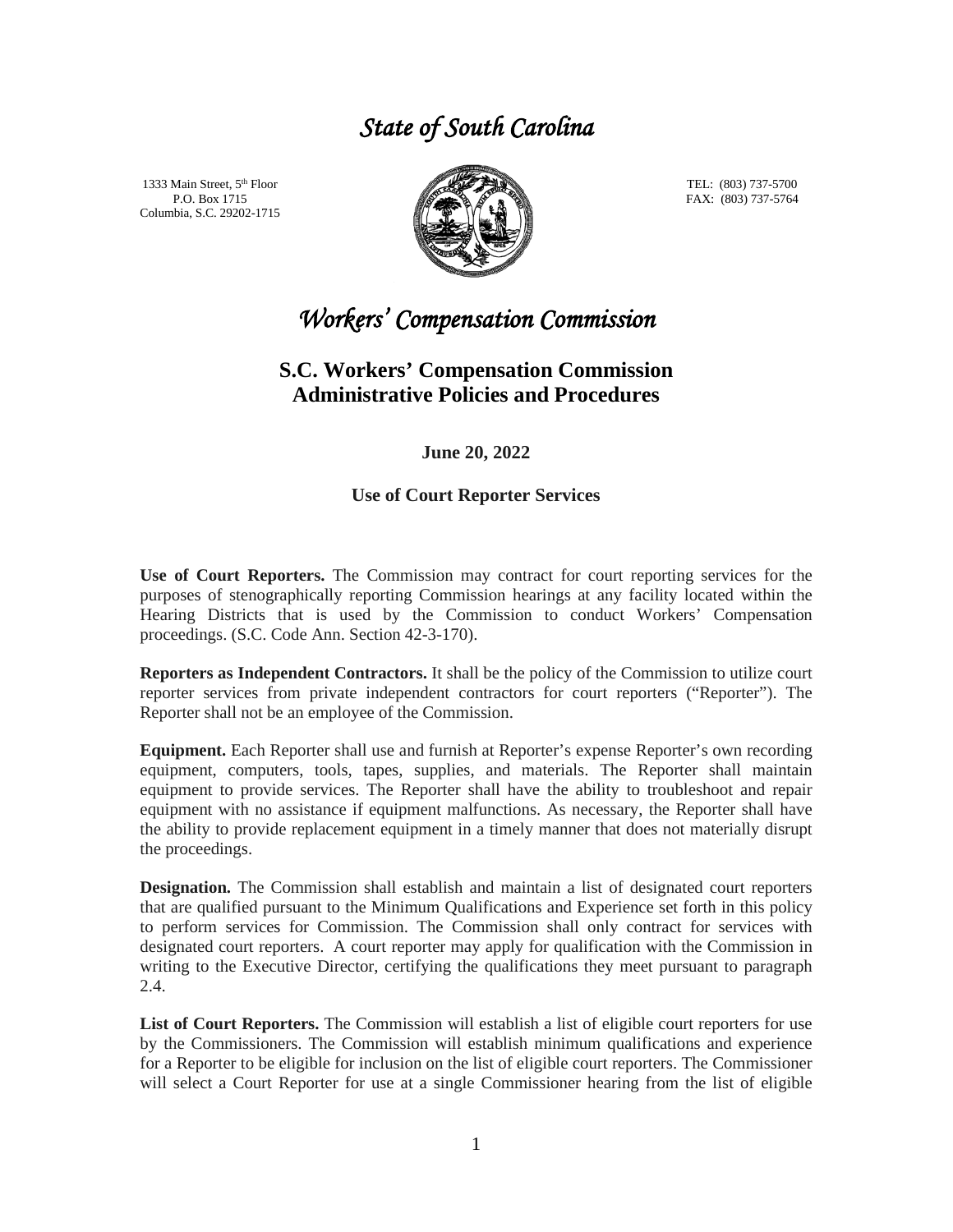reporters. The Judicial Department shall be responsible for selecting a Court Reporter for the Appellate Panel Hearings from the list of eligible reporters.

**Minimum Qualifications and Experience.** To be eligible to provide court reporting services to the Commission the Reporter must meet the following minimum qualifications and experience. High school diploma or G.E.D. and a degree in court reporting OR certification as a proficient stenotype writer from an accredited school OR Court reporting institution qualifications such as a Registered Professional Reporter (RPR) or a Certified Verbatim Reporter (CVR); or four (4) years prime court reporting experience; a thorough knowledge of legal terminology and considerable knowledge of hearing procedures and preparation of complex legal records or any combination of the minimum qualifications and experience.

**Fee for Services.** The Commission shall pay an hourly rate to the court reporter for attending the scheduled hearing(s). The first hour shall be paid at a flat rate of \$100.00, no partial hour payment. The Commission will pay \$50.00 for each hour thereafter the Reporter is present at the hearing. After the first hour, hours shall be paid by quarter hour increments. Payment for the hour begins with the first hour of the scheduled hearing on the docket or when the Commissioner opens the proceedings and goes on the record, whichever occurs first.

**Fee for Travel.** The Commission shall pay \$35.00 per hour for travel time for the court reporter to travel to and from the hearing. The first hour of travel time shall be paid at a flat rate of \$35.00, no partial hour payment. After the first hour, travel time shall be paid by quarter hour increments at a rate of \$8.75 per quarter hour.

**Cancellation Fee.** The Commission shall pay a cancellation fee of \$100.00 for notice of cancellation of scheduled Workers' Compensation proceedings when notice is given less than 48 hours in advance.

**Short Notice Fee.** The Commission will pay a short notice fee of \$100.00 in addition to the regular rate of pay if Commission utilizes a Reporter's Services on short notice, required to fill a cancellation, or as otherwise needed. Short notice is any notice given in less than 48 hours.

**Scheduling.** Each Commissioner or Commissioner's Assistant shall be responsible for obtaining the services of a Reporter on the list of eligible reporters for the Commissioner's hearings. The Judicial Department shall be responsible for obtaining the services of a Reporter for Appellate Hearings. The billing rate for Appellate Hearings shall be the same as the billing rate for an individual Commissioner hearing.

**Preparation of Transcript.** The written transcript shall be prepared in the manner prescribed by the Court Reporters Manual published by the Office of Court Administration as required by Rule 607(c), SCACR.

**Per Page Charge (ordinary charge).** The Commission shall not pay more than \$2.50 per page for written transcripts requested by the Commission except for expedited processing. The party requesting the transcript pays for the cost of the original transcript and one copy at the prevailing rate per page, but not more than \$2.50 per page. The original transcript will be provided to Commission at no cost to the Commission.

**Recordings.** Recordings of the proceedings of hearings are the property of the Reporter. The Reporter shall retain a primary and back-up copy of proceedings for a period of at least 3 years after the date of the proceeding if no transcript was requested. If a transcript was requested the